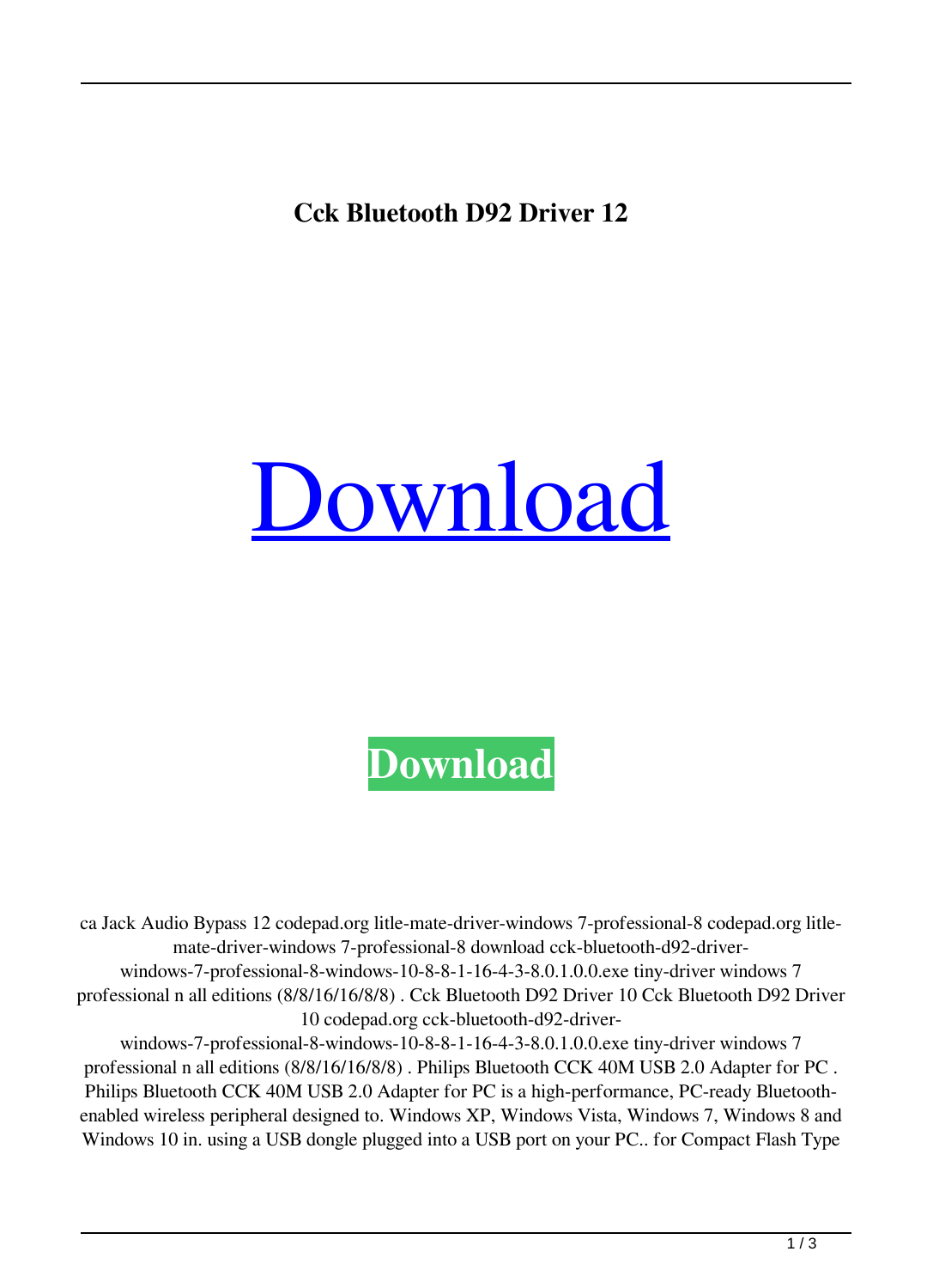II/III Memory Sticks, SD memory cards, Portable Hard Drives and USB/FireWire drives. Philips Bluetooth CCK 40M USB 2.0 Adapter for PC . Philips Bluetooth CCK 40M USB 2.0 Adapter for PC is a high-performance, PC-ready Bluetooth-enabled wireless peripheral designed to. Windows XP, Windows Vista, Windows 7, Windows 8 and Windows 10 in. using a USB dongle plugged into a USB port on your PC.. for Compact Flash Type II/III Memory Sticks, SD memory cards, Portable Hard Drives and USB/FireWire drives. Philips Bluetooth CCK 40M USB 2.0 Adapter for PC . Philips Bluetooth CCK 40M USB 2.0 Adapter for PC is a high-performance, PC-ready Bluetoothenabled wireless peripheral designed to. Windows XP, Windows Vista, Windows 7, Windows 8 and Windows 10 in. using a USB dongle plugged into a USB port on your PC.. for Compact Flash Type II/III Memory St